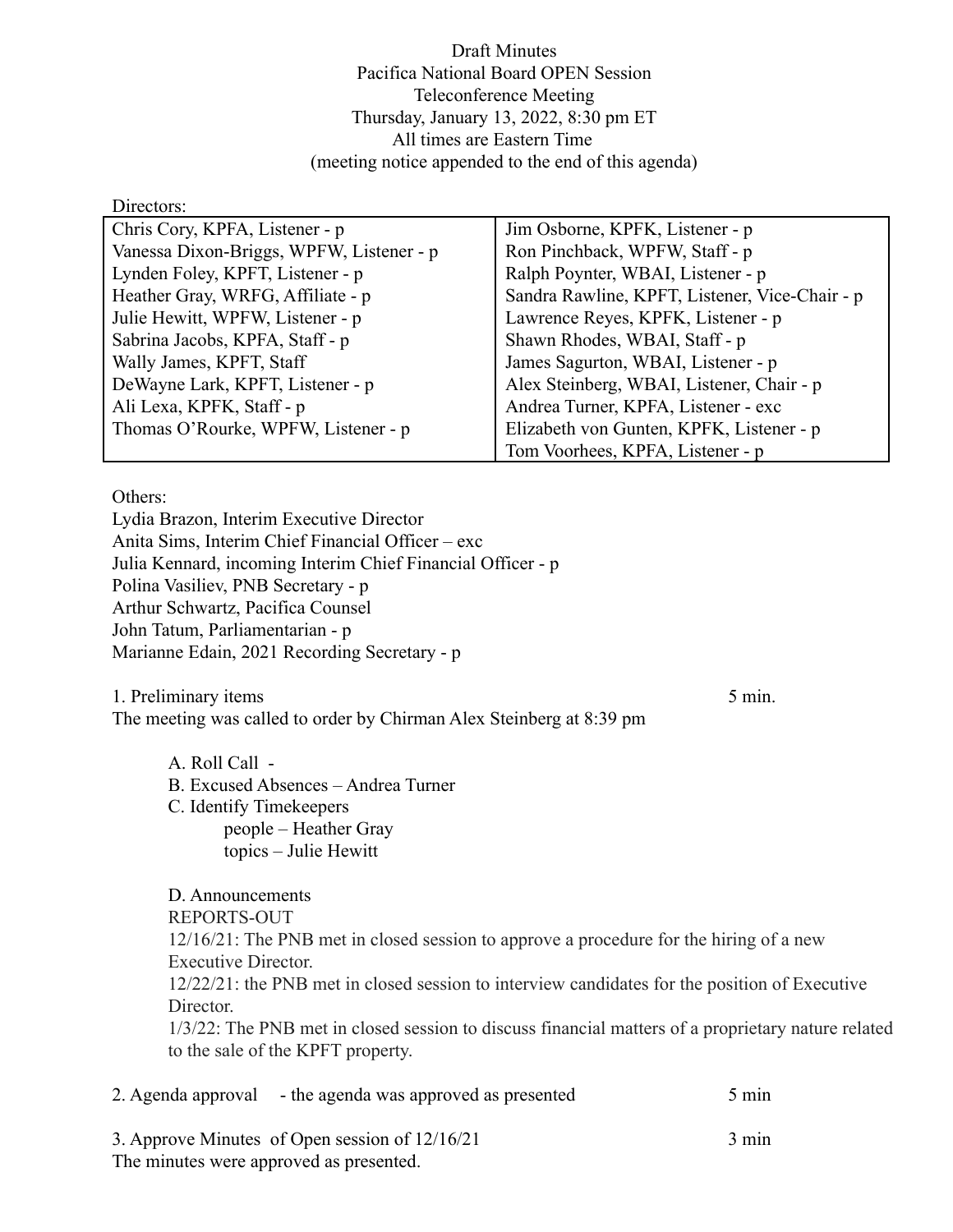The chair read the final report, which was quite detailed. The results were: Heather Gray 5 Berton Cohen 4 Efia Nwangaza – excluded. Lyndon Foley moved and Sandra Rawline seconded *to accept the teller's report*. The motion was put to a vote. Voting yes were Chris Cory, Lynden Foley, Sabrina Jacobs, Ali Lexa, Sandra Rawline, Shawn Rhodes, James Sagurton, Beth von Gunten, Tom Voorhees, and Alex Steinberg. Voting no were DeWayne Lark, Lydia Ponce, Ralph Poynter, and Lawrence Reyes. There being 10 yes votes and 4 no votes the motion passed.

Lawrence Reyes moved to rescind the disqualification of Efia Nwangaza and to reinstate her as a candidate, and proposed a resolution to that effect: *Resolved that WNXP be recognized in good standing and the Efia Nwanzaga candidacy be considered.*

Chair Alex ruled the motion out of order. Parliamentarian Tatum ruled the motion out of order.

Lawrence Reyes then submitted a motion *to rescind the teller's report*.

Chair Alex ruled the motion out of order.

Lawrence Reyes challenged the ruling of the chair.

The matter was put to a vote.

Voting yes, to uphold the Chair's ruling were

Chris Cory, Vanessa Dixon-Briggs, Lynden Foley, Sabrina Jacobs, Ali Lexa, Ron Pinchback, Sandra Rawline, Shawn Rhodes James Sagurton, Beth von Gunten, Tom Voorhees, and Alex Steinberg Voting no were

DeWayne Lark, Lydia Ponce, Ralph Poynter, and Lawrence Reyes

There being 12 yes votes and 4 no votes, the ruling of the chair was upheld.

6. iCFO report & Q&A Incoming iCFO Julia Kennard introduced herself and reported that they were already working toward the 2021 audit and budgeting. The board welcomed Ms Kennard.

7. The iED report was inadvertently left off the agenda. It was moved to add the report to the agenda. There being no objection, the agenda was amended to include the iED report. iED Lydia reported that she had posted notice of the sale of the KPFT building to the entire membership.

8. Committee Reports a) Audit Committee 3 min. Had no report

b) Coordinating Committee – Chris Cory 3 min. Chris Cry reported that the committee is working on the agenda for the incoming PNB

c) Finance Committee – James Sagurton 10 min. James Sagurton reported that the committee reviewed the WPFW budget. called for a few minor

adjustments, and expect to pass the budget forward to the PNB. They have scheduled some extra meetings to catch up on passing budgets. The committee submitted a motion

i) 3rd Party Fundraising (see APPENDIX for motion)

4. Tellers' Report on Affiliate Directors Election 3 min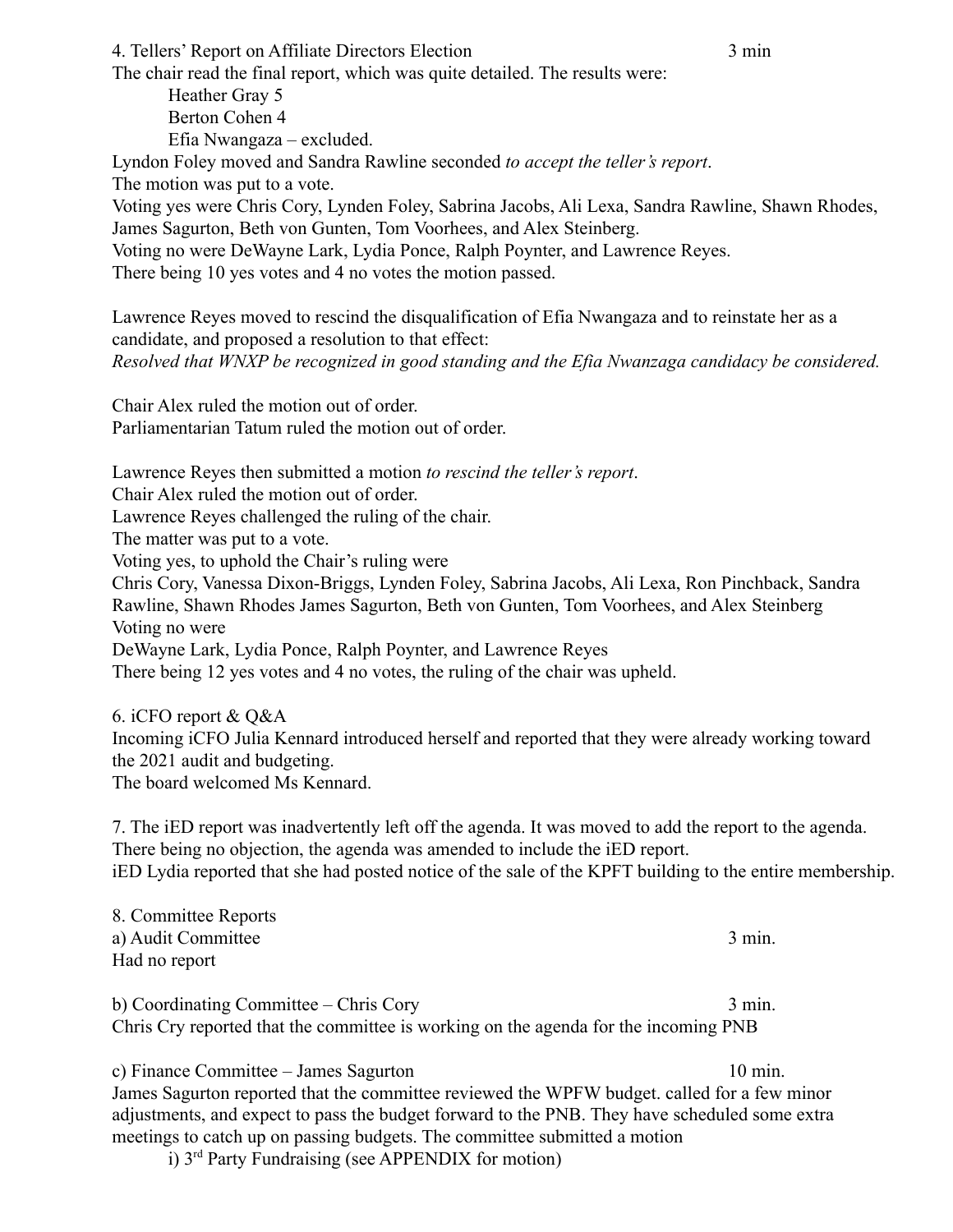It was concluded that this was an issue requiring much discussion, and time being short, it was moved to postpone that discussion. Lawrence Reyes moved and Ali Lexa seconded a motion *to postpone discussion of 3rd Party Fundraising until the next board is seated,1-27-22.* The motion was put to a vote. Voting yes were Chris Cory, Vanessa Dixon-Briggs, Lynden Foley, Heather Gray, Julie Hewitt, Ali Lexa, Thomas O'Rourke, Lydia Ponce, Ron Pinchback, Ralph Poynter, Sandra Rawline, Lawrence Reyes, Shawn Rhodes, James Sagurton, and Tom Voorhees Voting no were Lynden Foley, Sabrina Jacobs, and Beth von Gunten. The vote being 14 yes and 3 no, the motion to postpone discussion passed.

d) Governance Committee – Lawrence Reyes 5 min.

Lawrence Reyes had no report. The committee will meet on 1-26-22.

Lydia Ponce asked that her long overlooked motion be added to the agenda. She began to read the motion, but the language was not available to the PNB.

Ron Pinchback moved and Beth von Gunten seconded

*that the motion be postponed until the next meeting*.

Lydia Ponce asked to amend that motion to specify *that her motion be at the top of the next meeting's agenda.*

There being no objection, the motion passed.

There being no more time, the balance of the agenda was postponed to the next meeting.

The meeting adjourned at 10:30 pm.

| Left for next meeting were:                        |                  |
|----------------------------------------------------|------------------|
| e) Strategic Planning - Alex Steinberg             | $5$ min.         |
| e) Personnel Committee –                           | $5$ min.         |
| f) Elections Committee (see APPENDIX for motion)   | 5 min            |
| f) Programming Committee (see APPENDIX for motion) | $5$ min.         |
| g) Development Taskforce – Beth Von Gunten         | $5$ min.         |
| 6. Unfinished business                             | $10 \text{ min}$ |
| 7. New Business                                    | $10 \text{ min}$ |

8. Adjourn to Closed Session - Time Certain 10:30 pm ET

\*\*\*\*\*\*\*\*\*\*\*\*\*\*\*\*\*\*\*\*\*\*\*\*\*\*\*\*\*\*\*\*\*\*\*\*\*\*\*\*\*\*\*\*\*\*\*\*\*\*\*\*\*\*\*\*\*\*\*\*

# **Thursday, January 13, 2022 8:30 PM ET**

**Pacifica National Board Teleconference**

**Purpose: Special meeting called by Directors Steinberg, [Committee Members](https://kpftx.org/pnbmem/public_cm_list.php?id=5&back=calendar.php)**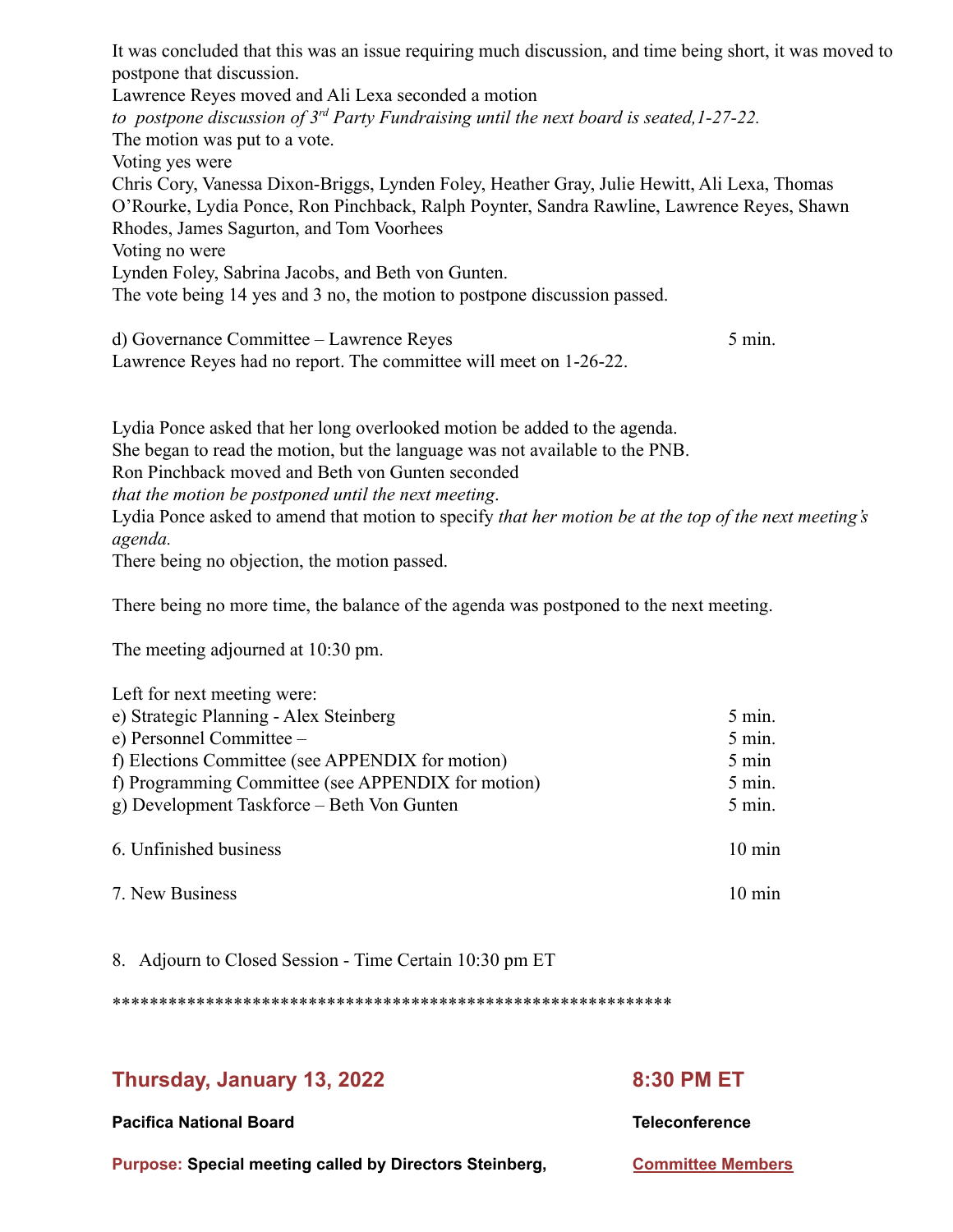#### **Sagurton and Rawline**

**Meeting called to ratify Affiliate Director's election and hear committee reports. Part of the meeting will be in executive session to discuss confidential personnel matters and proprietary business and legal matters.**

**Posted: 01/04/2022 - 1:55 PM Updated: 01/04/2022 - 1:55**

#### **Alex Steinberg pnbalex@gmail.com**

**PM**

## **APPENDIX**

### **Motion re Affiliate Directors' Election:**

Whereas, the Pacifica Bylaws require the seating of a new PNB in late January, with Station Directors that are nominated locally by December 31 and elected locally in early January, and Affiliate Directors who are nominated in November, usually elected in December and seated at the same time as Station Directors, and

Whereas, various errors and omissions in two of the candidate applications and a commitment to fairness regarding a third candidate prevented the reasonable completion of voting on Affiliate Directors in December, and

Whereas, submissions for two 2022 PNB affiliate director nominations from the affiliate grouping known as the "Association of Affiliates" (AOA) were defective in several ways and deviated from the requirements of Article 5 Section 4, specifically through:

1. Mistaken AOA member station names

2. Conflicting statements regarding AOA secretarial identity 3. No "written explanation of its procedure for selecting the nominee(s)" from AOA 4. Misidentification of the Pacifica Foundation / Pacifica Foundation Inc. as "Pacifica National Foundation" in the AOA bylaws.

Be it resolved that the PNB will not ratify any balloting results that may have been reported on the 2022 Affiliate Directors election and will require the election process be redone by putting the AOA applicant nominations on hold and allowing the AOA until January 19 to cure the first 3 deficits listed above.

The PNB will also notify the AOA that its bylaws must be corrected to reflect the proper name of our Foundation and be submitted to the PNB Secretary (for distribution to national office, affiliate network manager, and PNB) before the initiation of any new business with the Foundation.

In addition, the PNB directs the Executive Director to have the manager of the Affiliate network promptly provide WMXP with a contract so that Efia Nwangaza who had submitted a timely and complete nomination packet can be included as a candidate on the ballots; and

The PNB will hold a Special meeting on January 20 at 8:30pm ET to review the corrected nominations and conduct any needed interviews before the beginning of balloting which shall be completed by January 23, and shall adjourn to a short meeting at 7pm ET on January 25, 2022 for ratification of the election results.

Director's Lawrence Reyes KPFK PNB Listener Director Dwayne Lark, KPFT Listener PNB Director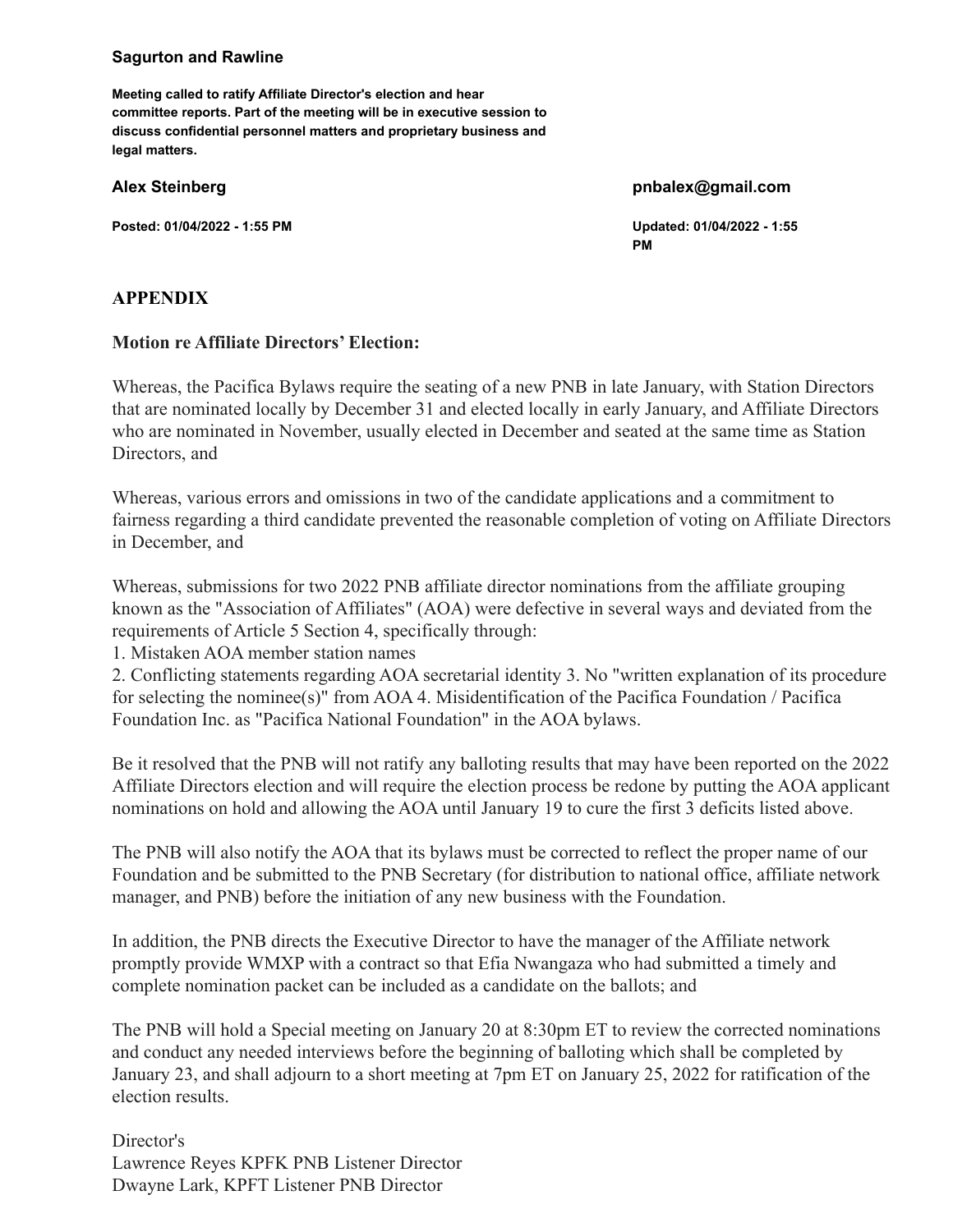Thomas O'Rourke WPFW PNB Listener Director Ralph Poynter , WBAI PNB Listener Director Lydia Ponce, KPFK PNB Listener Director

# **Motion re 3d Party Fundraising (from the NFC):**

*Whereas current Pacifica third party fundraising practices present unresolved financial, regulatory, and policy issues; and*

*Whereas Pacifica policy is to conduct all business in compliance with current Pacifica bylaws and policy, and all applicable laws and regulations;*

*Therefore be it resolved that Pacifica shall pause all third party fundraising immediately and until all outstanding financial, regulatory, and policy issues are identified and resolved, and appropriate Pacifica policy and procedures are adopted by the PNB, documented, and implemented at all Pacifica stations. All findings and proposals pursuant to this resolution shall be reported to the PNB at each PNB meeting until all outstanding issues are resolved."* (Passed 6 for, 3 against)

# **Motion from Elections Committee:**

Whereas the review of the 2021 LSB election process by the PNB Election Committee has surfaced numerous systemic and wide-spread problems, many of which are confirmed in the NES report,

Whereas the committee's efforts are to provide its own assessment of areas of the process requiring attention and remedy for any future elections,

Therefore PNB Elections Committee affirms its previous motion passed by the PNB unanimously on 9/13/21 instructing the iED to provide to the PNB and the Election Committee the on-air traffic reports from all 5 stations from the 2021 LSB election cycle  $(8/1/21$  to  $10/15/21)$  - to be forwarded no later than  $1/21/22$ , as well as the additional items requested by the Election Committee:

- Simply voting report.

(including itemized "bounce back" and "unopened" lists for each station manager)

- Station reports from managers on their efforts to have an accurate membership contact list.

- List of submitted ballot requests. (with what actions were taken to remedy)

- List of call-in complaints. (with what actions were taken to remedy)
- Reports from the LES.

and to instruct the iED to communicate with the entire listener membership to determine:

- Whether or not they understand the election of governance.
- Whether of not they heard aired informational carts.
- Whether or not they heard aired candidate carts.
- Whether or not they received their ballots.
- Whether or not they experienced difficulty in voting.
- Whether of not they have suggestions for the process.

The EC also strongly suggests that the PNB insure the NES report is available for the public on [Pacifica.org](http://pacifica.org/) (not through a  $3<sup>rd</sup>$  party website) and that the candidate statements and carts remain on the site until the term ends of the candidates.